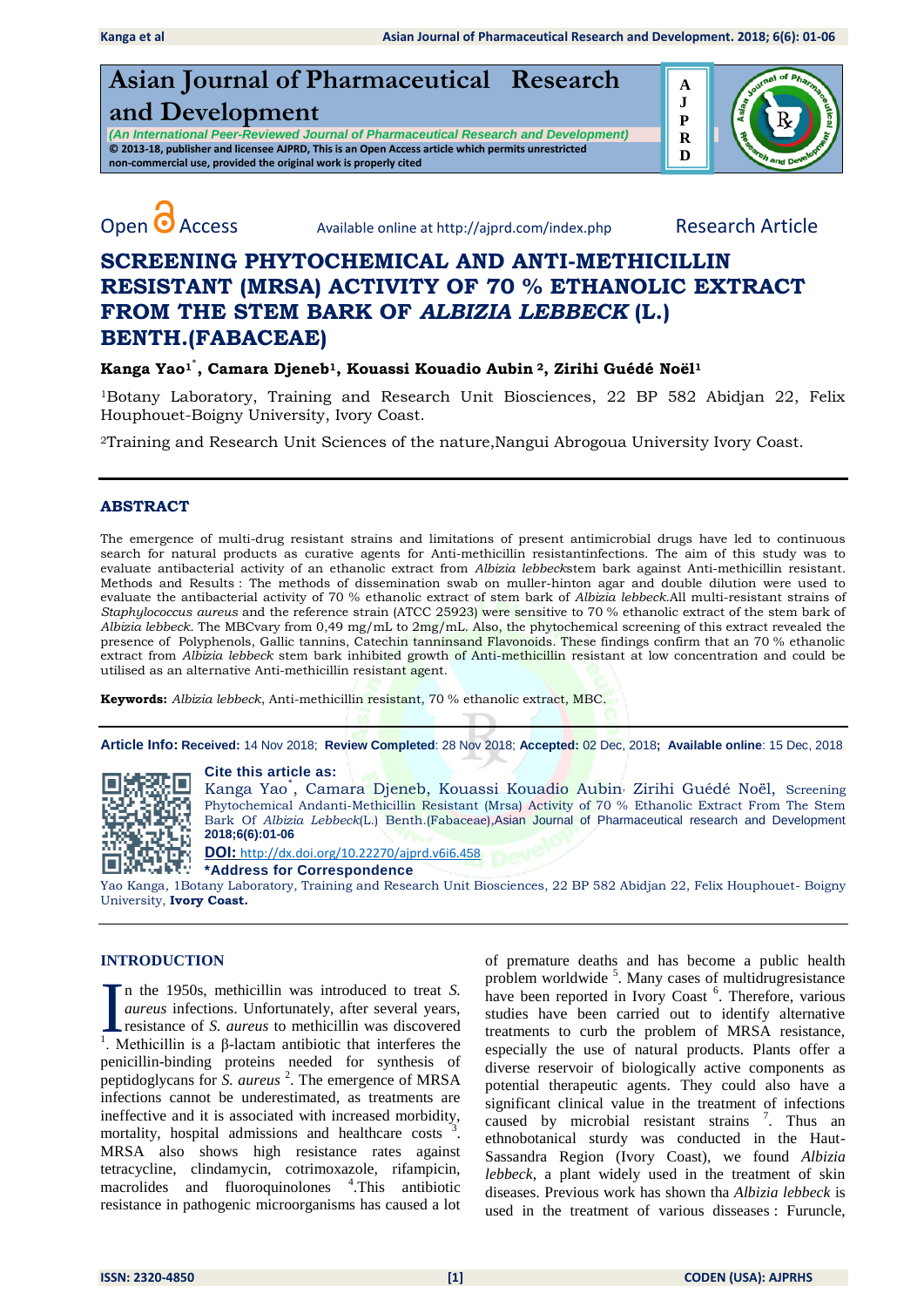cough, conjunctivitis, influenza, abdominal tumor<sup>8</sup>, depression<sup>9</sup>. The main objective of this study is to perform a phytochemical screening and to evaluate the antimethicillin resistant activity of the 70% ethanolic extract of *Albizia lebbeck* stem bark on the *in vitro* growth of five clinical strains of *Staphylococcus aureus*.

#### **MATERIAL AND METHODS**



#### **Plant Material**

Going by our ethnobotanical investigation in Haut-Sassandra Region (Ivory Coast), it appears that *Albizia lebbeck* plant is widely used in the treatment of microbial diseases. The stem bar kwas harvested, cut, washed with water and dried under the shade. These dried plant part, using a grinder were then reduced to a fine powder.



Figure 1 : *Albizia lebbeck* (L) Benth. (Fabaceae)

#### A: Pod; B: Leaf; C: Flower

#### **Bacterial Material**

Made up of a reference strain (ATCC 25923) and five multiresistant strains of *Staphylococcusaureus* obtained from biological products (Table 1). They are provided by the Antibiotics Unit, Natural Substances and Monitoring of Microorganisms for Anti-Infective (ASSURMI) and the Department of Bacteriology and Virology of the Pasteur Institute of Ivory Coast (IPCI).

### **Table 1 :** List of strains sturdied

| <b>Strain</b>         | Codes             | <b>Profile</b>           | <b>Biological products</b> |  |
|-----------------------|-------------------|--------------------------|----------------------------|--|
| Staphylococcus aureus | <b>ATCC 25923</b> | Sensitive to methicillin |                            |  |
|                       | 377 CA/15         | Methicillin resistant    | Pus                        |  |
|                       | 310 CA/15         | Methicillin resistant    | Urine                      |  |
|                       | 1541 C/14         | Methicillin resistant    | Urine                      |  |
|                       | 412 C/14          | Methicillin resistant    | Pus                        |  |
|                       | 505 PP/15         | Methicillin resistant    | Pus                        |  |

#### **Preparation of the aqueous total extract (ATE)**

One hundred grams (100 g) of stem bark powder were homogenized in 1 liter of distilled water in a blender (mixer) for three times three minutes at room temperature. The homogenate was first squeezed in a square of clean white cloth (the mac was placed again in the blender to repeat the operation, it's an extraction by exhaustion) and then filtered through cotton wool, and finally on Whatman paper. Using an oven set at 50°C, the extraction solvent was removed. The evaporate was recovered in the form of dry powder and constituted the aqueous total extract  $(ATE)^{10, 11}$ .

#### **Preparation of 70% Ethanolic Extract (70% FE)**

The extract was obtained by dissolving 5 g of TAE in 100 mL of 70% ethanolic (67.2 mL of pure 96% ethanolic for 28.8 mL of distilled water) solution and then homogenised. After decantation and filtration of the alcoholic fraction on hydrophilic cotton and on Whatman filter paper (n°3), the filtrate collected is

evaporated in an oven at 50°C. The powder obtained constitutes 70% ethanolic extract (70% EE) [11].

#### **Effectivenes test**

The strain sensitivity to 70 % ethanolic extract of *Albizia lebbeck* was performed using the agar diffusion method. Mueller Hinton agar were inoculated with a swab. A total of 4 wells of 6 mm in diameter were then made in the agar, of which 1 served as control well in the center of the agar and containing only sterile distilled water (TS). Each of the three wells received 50 μl of the test substance into the concentrations of 100, 50 and 25 mg/ml  $(C_1, C_2$  and  $C_3$  respectively). After 30 min diffusion at laboratory temperature, the plates were incubated at 37°C for 24 h. The presence or absenceof inhibition zone was observed and measured with a caliper or ruler in millimeters (mm). The results are expressed as the diameter of inhibition zone. Therefore, according to the sensitivity of strain, we have strains that are $^{12}$ :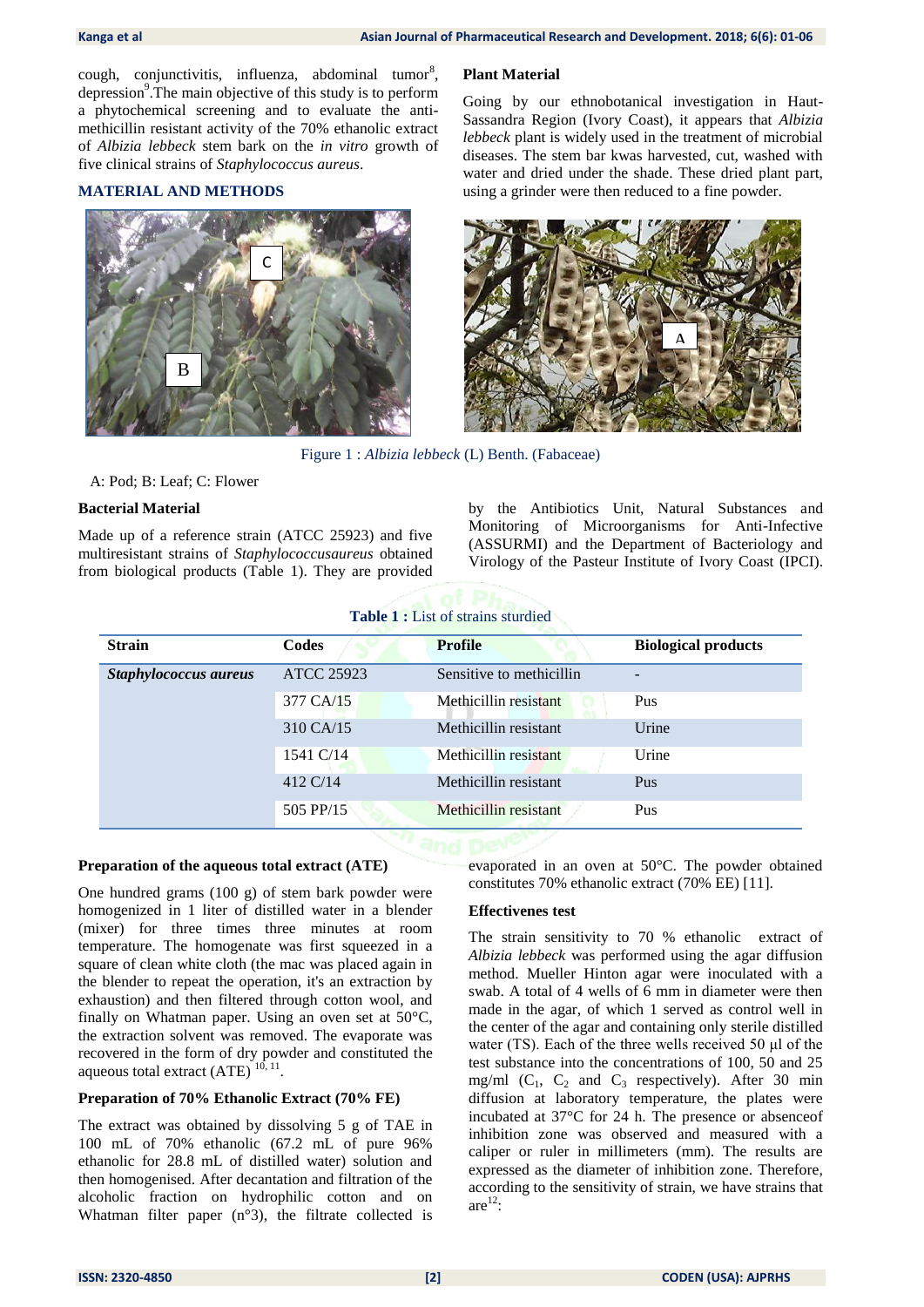- Not susceptible or resistant: diameter less than 8 mm;
- Susceptible: diameter between 9 and 14 mm;
- Very sensitive: diameter between 15 and 19 mm,
- Extremely sensitive: diameter greater than 20 mm.

#### **Preparation of the concentration range of plant extracts**

The range of concentration of plant extract was prepared in twelve test tubesnumbered  $T_1$  to  $T_7$  by the method of double dilution in geometrical ratio 1/2. The concentrations ranged from  $C_1 = 100$  to  $C_7 = 1,56$ mg/mL.

#### **Preparation of the inoculum**

The bacterial inoculum was prepared from colonies of less than 18-24 h in Mueller Hinton broth (BMH). A single colony of the bacterial culture was removed using a platinum loop and homogenized in 10 ml broth and incubated for 3 h at 37°C for a pre-culture. After incubation, a volume of 0.3 ml was taken and was added to 10 mL of sterile BMH. This made up bacterial suspension valued at approximately 106 cells/ml and constituted 100 dilusion or the pure inoculum.

#### **Counting of bacterial inoculum**

The counting of the inoculum was performed by dilution from 10 to 10 from the pure inoculum  $(100)$  until the 10<sup>-</sup> <sup>4</sup> dilution. We obtained 4 dilutions  $10^{-1}$ ,  $10^{-2}$ ,  $10^{-3}$  and  $10^{-7}$ <sup>4</sup>. These various dilutions and the pure inoculum were inoculated with a calibrated loop of 2 μl per striae of 5 cm long on Mueller Hinton agar and incubated at 37°C for 24 h. This preparation constituted box A.

#### **Determination of the minimum inhibitory concentration (MIC)**

The MIC determination was made using two 96 well microplates for each series. In a series of wells numbered from  $C_1$  to  $C_7$  (in microplate) and each of the six strains  $(S_1-S_6)$  were added 0.2 mL of pure inoculum of each bacterial strain of *Staphylococcus aureus*. The TS (Sterility Control), contains 0.4 ml of sterile BMH. Then it was added to the wells  $(S_1 \text{ to } S_6)$ , 0.2 ml of plant extract according to the prepared concentration range. This distribution of plant extract was made such that 0.2 ml of plant extract (70 % EE) of 200 mg/mL was transferred into the wells  $C_1$ ;  $C_2$  wells received 0.2 mL of 100 mg/mL. TC well (Control well) received 0.2 ml of sterile BMH and 0.2 ml of sterile distilled water. Due to the volume / volume dilutionthus formed, the concentration in the wells were halved. Thus, the final concentrations in the wells were evolving  $C_1 = 100$ mg/mL to  $C_7 = 1.563$  mg/mL in the microplate. The plate was incubated at 37 ° C for 24 h. The MIC (Minimum Inhibitory Concentration) is the lowest concentration of extract for which no bacterial growth was observed after 24 hours of incubation time. It's determination was made by observing the turbidity induced by the growth of studied germs in each tube. The MIC was the lowest concentration value for which there was no germs growth visible to the naked eyes.

#### **Determination of minimal bactericidal concentration (MBC)**

The minimal bactericidal concentration (MBC) is the lowest concentration of antibactrial agent that leaves at most 0.01% of surviving germs. Using a calibrated loop 2 μl, the tube contents in which no germs was observed were collected and seeded on Mueller-Hinton agar starting with the MIC tube. Seeding was done by parallel stripes of 5 cm long on the surface of the agar. This constitute the box B. After 24 h of incubation in an incubator at 37 ° C the number of colonies on the streaks was compared to those of the box of the inoculum. Thus, the first experimental tube, of which germs count on the streak is less than or equal to  $10^{-4}$  dilution represent the MBC.

#### **Modalityof 70 % ethanolic extract action**

The MBC / MICration is used to specify the modality of a substance  $^{13}$ .

If the result:

- $\bullet$  MBC / MIC  $\leq$  2, the substance is said to be bactericidal
- $\bullet$  MBC / MIC > 2, the substance is said to be bacteriostatic.

#### **Phytochimical Screening**

The identification of different chemicalcompounds in 70 % ethanolic was done by tubescharacterisation reactions. This method consistsof detecting the different families of chemicalcompounds that may exist in plant extracts onthe basis of characteristic colourations or precipitation reactions<sup>14</sup>.

#### **Alkaloids characterisation**

The characterisation of alkaloids was made usingBouchard (iodo-iodide) and Dragendorff(tetraiodo potassium bismuthate) reagent. 6 mLof 70% ethanolic extract solution was evaporatedto dryness. The residue was taken up in 6 mL of alcohol at 60°C. The filtrate thus obtained wasdivided into two test tubes. In the first tube, twodrops Dragendorff reagent were added.The presence of alkaloids was characterisedby observing orangecoloured precipitates.In the second tube, two drops of Bouchardreagents was added. The appearance of areddish-brown colour indicates the presenceof alkaloids. A control test was made withquinine.

#### **Characterisation of polyphenols**

The polyphenols colorimetry forms colouredprecipitate with a solution of ferric chloride(FeCl3). Thus, one drop of alcoholic solution of2% ferric chloride and 2 mL of solution of 70 %ethanolic extract was added. The formation ofblue-black or green colouring more or less darkconfirms to the presence of polyphenols. Acontrol test was performed with a solution ofphenol.

#### **Characterisation of flavonoids**

Flavonoids have been characterised by thereaction to cyanidin. Thus, 2 mL of 70% ethanolicextract were evaporated to the dry sand bath.The residue thus obtained was mixed with 5 mL dilute hydrochloric acid 2 times. The mixture wascollected in a test tube, in which pink-orange orviolet colouration will appear. The addition of 3drops of isoamyl alcohol intensifies this colouringand confirms the presence of flavonoids. Analcoholic solution of quercetin was used as acontrol.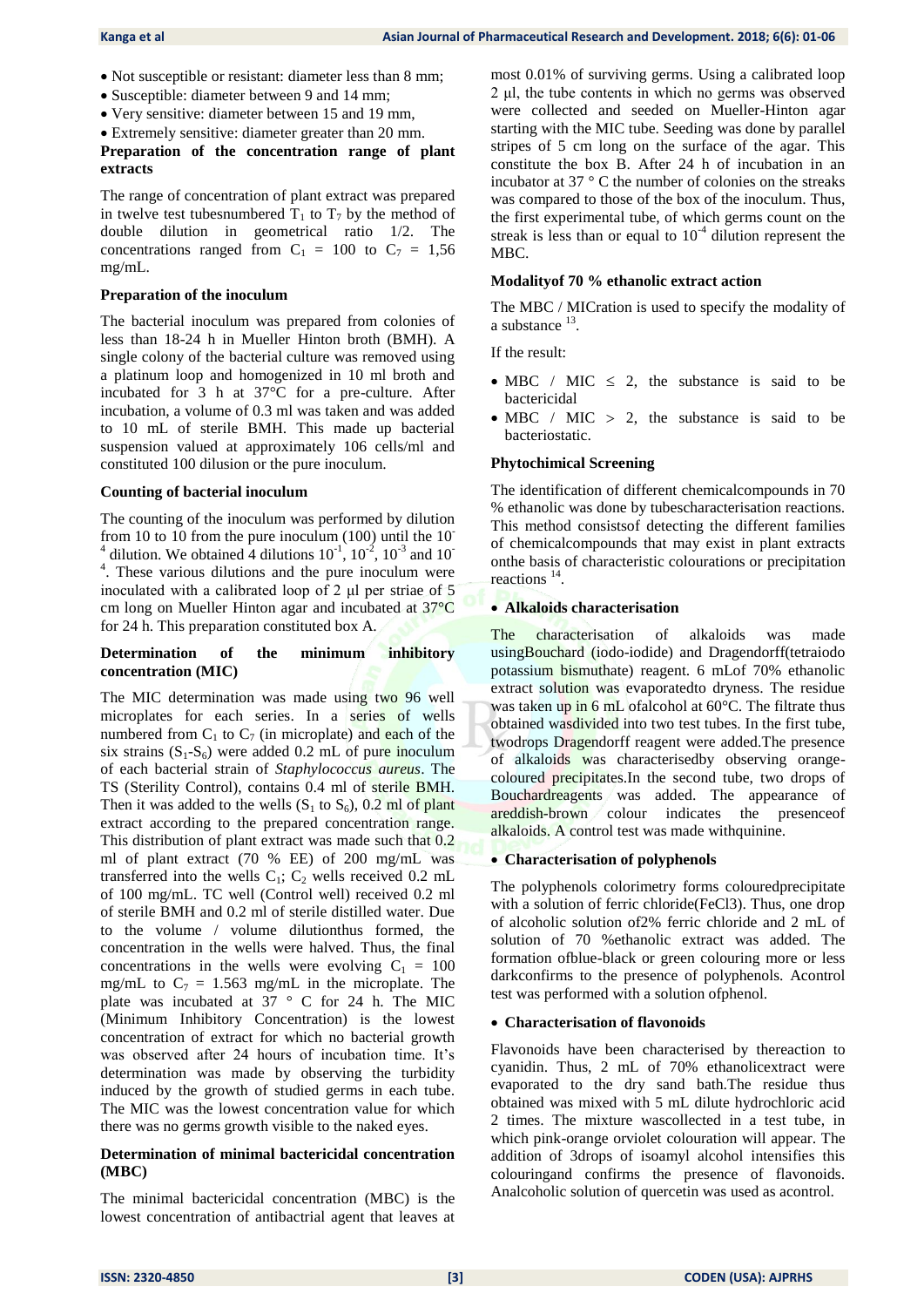#### **Tannins characterisation**

The Stiasny reagent (Formalin 30%,concentrated HCl 1/0.5) helped to distinguish thecatechin tannins (by precipitation) of gallictannins (by saturation). Tannins cathéchiques: to10 mg of 70% ethanolic extract, were added 10mL of Stiasny reagent. The mixture was heatedin a water bath at 80°C for 30 minutes. Aftercooling in a stream of water, observation ofprecipitate in the form of clear-brown flakescharacterises catechin tannins. An alcoholicsolution of catechin was used as a control. Gallictannins: For this test, the filtrate obtained fromthe reaction of catechol tannins characterisationwas saturated with sodium acetate. To thismixture was added a few drops of a diluteaqueous solution of FeCl3 at 1% (approximately1 mL). The appearance of an intense blue-blackcolouration indicates the presence of gallictannins not precipitated by Stiasny reagent. Analcoholic solution of gallic acid was used as acontrol.

#### **Terpenes characterisation**

Sterols and terpenes characterisation was madeby the Liebermann-Burchard reaction. To 0.2 g of70 % ethanolic extract, were added 5 mL of ethylether, then the mixture was macerated for 30minutes. The solution obtained after themaceration was filtered and then evaporated todryness. The residue was then dissolved in 0.5mL of acetic anhydride. Using a pipette, 2 mL ofconcentrated sulfuric acid were laid down at thebottom of the test tube without stirring. Theappearance of brownish red or purple ringreflects the two liquid contact zone. The upperliquid turns green or purple to green or purpleindicating the presence of sterols and terpenes.A control test was performed with progesterone.

#### **Coumarins characterisation**

For the detection of coumarins, 2 mg of 70 %ethanolic extract was added to 2 mL of warmwater and then homogenised. The homogenatethus obtained was divided into two test tubeThere after, 0.5 mL of diluted ammonia at 25%was added to the contents of one of the tubes.After observation under UV 365 nm, thepresence of fluorescence in the tube whereammoniac was added indicates the presence ofcoumarins.

#### **RESULTS**

#### **Effectiveness test**

The diameters of the inhibition zones are reported in figure 2, figure 3 and figure 4. It is noted that 70 % ethanolic extract had a good inhibitory activity, with different concentrations tested on bacterial strains. Having diameter of inhibition ranging from 9  $\pm$ 0.57 to 17,0±0.57 mg/mL.



Figure 2: Dose-response action of 70%ethanolic extract of *Albizia lebbeck* stem bark*on Staphylococcus aureus.* Data **expressed as mean ± ecart-type (n=3)**



Figure 4: Dose-response action of 70%ethanolic extract of *Albizia lebbeck* stem bark*on Staphylococcus aureus.***Data expressed as mean ± ecart-type (n=3)**

Figure 3: Dose-response action of 70%ethanolic extract of *Albizia lebbeck* stem bark*on Staphylococcus aureus.***Data expressed as mean ± ecart-type (n=3)**

TC : witness control

#### **Effect of 70 % ethanolic extract of** *Albizia lebbeck***on multi-resistant strains.**

After the incubation time at  $37 \degree$  C, increasing concentrations of 70 % ethanolic extract have led to a gradual reduction of bacterial growth and a dosedependent turbidity of the culture medium and that for each bacterial strain studied. The antibacterial parameters values obtained for each bacterial strain are reported in Table 2.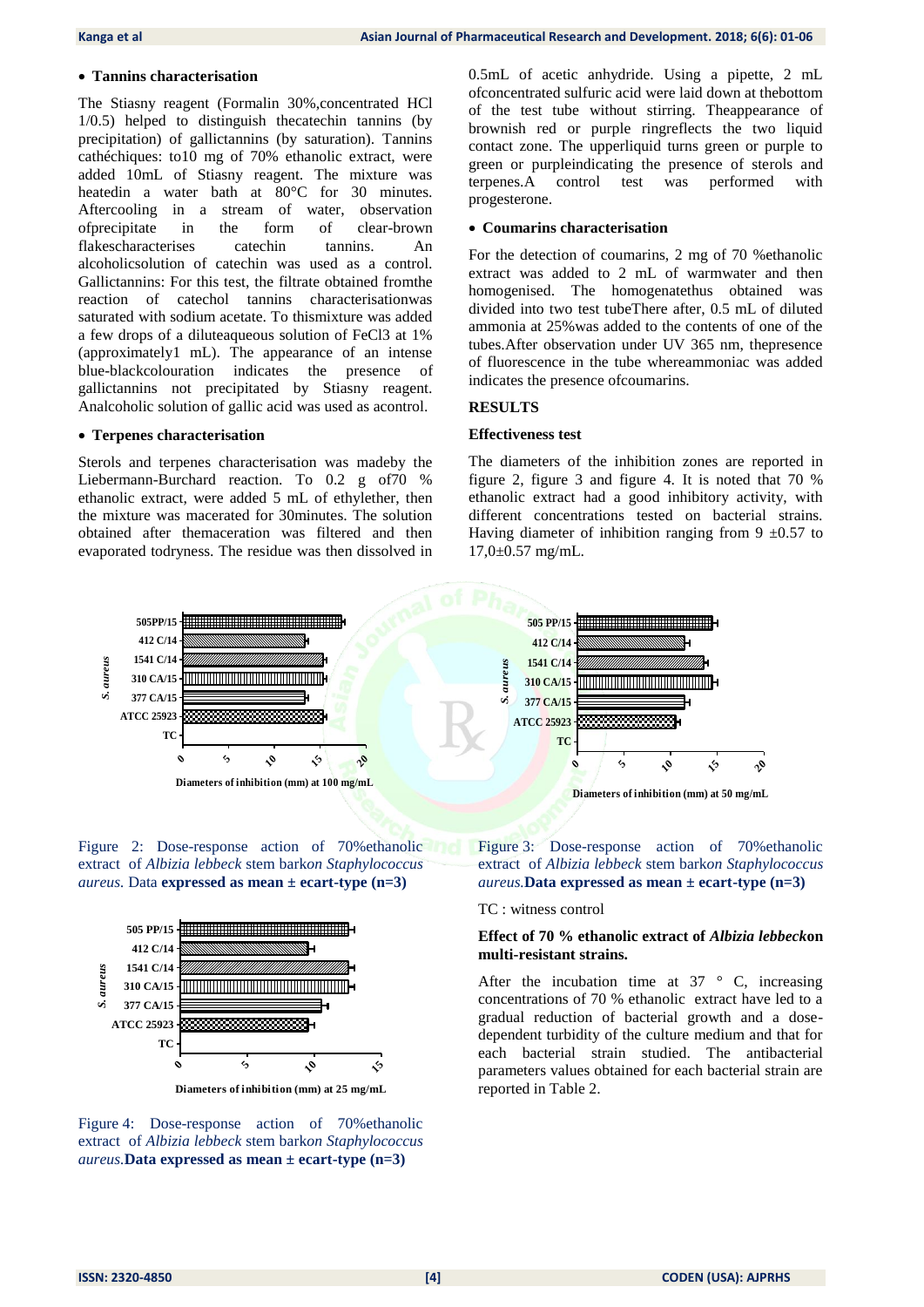|                                 |                   | 70 % ethanolic extract (mg/mL) |                   |                | action |
|---------------------------------|-------------------|--------------------------------|-------------------|----------------|--------|
| <b>Strain</b>                   | Codes             | <b>MIC</b>                     | <b>MBC</b>        | <b>MBC/MIC</b> |        |
| <b>Staphylococcus</b><br>aureus | <b>ATCC 25923</b> | $3,12\pm0,0$                   | $3,12 \pm 0, 0,0$ |                | bc     |
|                                 | 377 CA/15         | $6,25\pm0.0$                   | $6.25 \pm 0.00$   | 1              | bc     |
|                                 | 310 CA/15         | $3,12 \pm 0,0$                 | $6,25 \pm 0,0,0$  | $\overline{2}$ | bc     |
|                                 | 1541 C/14         | $6,25\pm0,0$                   | $6.25 \pm 0.00$   | 1              | bc     |
|                                 | 412 C/14          | $3.12 \pm 0.0$                 | $6.25 \pm 0.00$   | 2              | bc     |
|                                 | 505 PP/15         | $6,25\pm0.0$                   | $3.12 \pm 0.00$   | 0,49           | bc     |

**Table 2**: Antifungal Parameters

bc : Bactericidal

.

#### **Phytochimical sorting**

The phytochemical sorting performed with the extracts of 70 % ethanolic extracallowed to detect the presence of various chemical groups (Table 3). They are the polyphenols, tannins, and flavonoids, in both 70% ethanol extract

| Table 3: Results of the phytochemical screening of 70% ethanolic extract |  |
|--------------------------------------------------------------------------|--|
|--------------------------------------------------------------------------|--|

| <b>Molecules sought</b> | Sample tested (70 % EE) |
|-------------------------|-------------------------|
| <b>Alkaloids</b>        |                         |
| Polyphenols             | $^{+}$                  |
| <b>Gallic tannins</b>   | $^{+}$                  |
| <b>Catechin tannins</b> |                         |
| <b>Flavonoids</b>       |                         |
| <b>Terpene / sterol</b> |                         |
| <b>Coumarins</b>        |                         |
|                         |                         |

+: presence of the chemical group, -: absence of the chemical group, 70%EE: 70% ethanolic extract

#### **DISCUSSION**

Recently, a number of plants have been reported for antimicrobial properties across the world  $15$ . Several workers have reported that many plants possess antimicrobial properties. In this study all multiresistantstrains of *Staphylococcus aureus* are sensitive to 70 % ethanolic extract of stem bark of *Albizia lebbeck* compared to controls in a dose-response relationship.We observed progressive increase of the inhibition zone as the concentration of the 70 % ethanolic extract increases. The diameters of the zones of inhibition ranged from 9  $\pm 0.57$  to 17.0 $\pm 0.57$  mm for multi-resistant strains. A bacterial strain is said to be sensitive to an extract when the inhibition diameter of the extract is between 9 and 14 mm<sup>12</sup>. The inhibition zone diameters are all greater than 9 mm, it could be said that the 70 % ethanolic extract of the stem bark of *Albizia lebbeck* is active. The MBC / MIC ratio gives values that are less than or equal to two, so it can be said that the 70% ethanolic extract of *Albizia lebbeck* is bactericidal on the five clinical strains of *Staphylococcus aureus* [13].This property might be due to direct action of bioactive compounds on membrane resulting in its lysis and cell death. Our results are comparable to those of <sup>16</sup>which showed that *Albizia bernieri*, another species of *Albizia*, had a bactericidal activity on *Staphylococcus aureus*. The phytochemical composition of the stem bark of *Albizia lebbeck* revealed thepresence of Polyphenols, Flavonoids and tanninswhose antibacterial properties are known <sup>17, 18</sup>. The antibacterial activity of 70% ethanolic extract of *Albizia lebbeck* is therefore linked to the presence of these molecules.Tannins for example, are known for their ability to inhibit the growth of manymicroorganisms including bacteria <sup>19</sup>. In addition to this property, the tannins areendowed with astringent and healing power. This provides a scientific rational for the use of this plantin the treatment of skin diseases.The biological properties of these compound justify the antimicrobial activities expressed in this study and to link these activities and the traditional use of *Albizia lebbeck*in the treatment of bacterial diseases.

#### **CONCLUSION**

Our study has shown that the 70 % ethanolic extract of the stem bark of *Albizia lebbeck* has antibacterial activity. Allmulti-resistant strains of *Staphylococcus aureus* as well asthe reference strain studied were susceptible to the 70 % ethanolic extract of the stem bark of *Albizia lebbeck*. 70 % ethanolic extract exhibit a bactericidal activity on various strains. This study justifies the traditional use of stem bark of *Albizia lebbeck* in treating skin diseases. From the outcome of